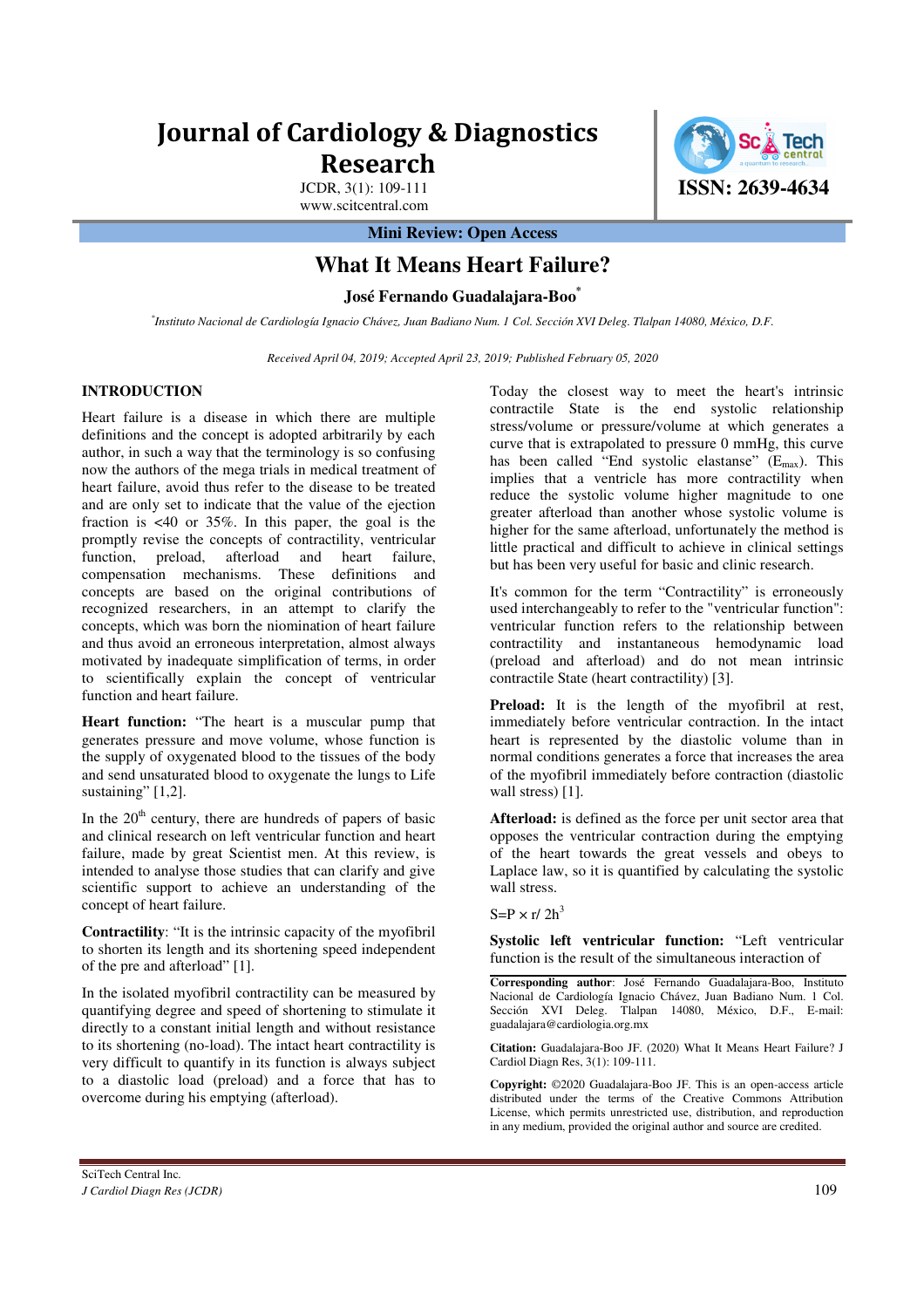contractility with load (preload or afterload) and is quantified by ejection fraction (EF)" [3]. The normal values of EF:  $67 \pm 8\%$ .

**Diastolic function:** It is the ability of the heart to receive the systemic and pulmonary venous return and that it is represented by the diastolic volume. This capacity is dependent on isovolumic relaxation and ventricular distensibility (compliance) [2].

**Cardiac reserve:** "Is the ability of the heart to increase cardiac output".

- A. Chronotropic reserve: "is the ability of the heart to increase the cardiac output by increasing heart rate".
- B. Diastolic reserve: "is the ability of the heart to increase cardiac output through the Frank-Starling mechanism, and its limit is pulmonary edema".
- C. Systolic reserve: "is the ability of the heart to increase cardiac output through increasing its contractility, which depends on the anatomofunctional integrity of the myofibril (shifts upward Starling curve)".

**Heart failure:** In 1967, Braunwald et al. defined heart failure: "When the heart loses its ability to supply enough blood to meet the metabolic needs of the tissues of the body in a normal physical activity" [1]. This condition in 1970, Mason et al. [4], called "Decompensated Heart Failure". This definition conceptualized with clarity that heart is not able when it ceases to fulfil its vital role, (tissue perfusion) that is why, if it is not corrected in a period of hours or days, ensues death; and they noted that when this picture appears, the organism avoid this lethal condition, using mechanisms that attempt to restore cardiac output and tissue perfusion; these mechanisms they call "compensatory mechanisms"; Which try to restore the vital function of the heart: tissue perfusion.

#### **Compensatory mechanisms**

The Frank Starling mechanism increases ventricular diastolic volume and normalises cardiac output. The enlargement of heart (cardiomegaly) and increased diastolic pressure with increase left ventricular wall stress, triggers secretion of brain natriuretic peptide (BNP); by other hand, the increase atrial wall stretching (stress) triggers ANP secretion. These substances really are hormones that function as internal diuretics and vasodilators allow relieve the congestion pulmonary and systemic venous, which gets a hemodynamic State, that while the heart is in failure (decreased EF), the patient maintains cardiac output and therefore tissue perfusion (Compensated Heart Failure) and absence of systemic and pulmonary congestion and this state, allow that the patient is in functional class I, so in these conditions the patient has **Asymptomatic Compensated Heart Failure** [2]. In these cases ACE Inhibitors have proven to be the most effective treatment to prevent the progression to symptomatic heart failure. When

heart failure, appears and the Starling mechanism is not able for maintain cardiac output, stimulates adrenergic system and catecholamine secretion increases the heart rate (chronotropic reserve) and the positive inotropic effect increases contractility, shifts upward the Starling curve (inotropic reserve), increasing cardiac output; and also stimulates RAA system and these mechanism increase cardiac output and tissue perfusion. By other hand, the secretion of angiotensin II increase peripheral resistance and maintain the perfusion pressure; aldosterone secretion retains renal Na+ and water increases the intravascular volume, the preload and cardiac output and compensate heart failure but produce clinical consequences: tachycardia, pallor, oliguria, increases of heart size, dyspnea, edema, pulmonary congestion and hepatomegaly. In conclusion, the patient's symptoms are not by themselves due to heart failure, they are consequence to activation of the compensatory mechanisms, but are those who maintain tissue perfusion and life, then this condition corresponds to **Symptomatic Compensated Heart Failure**. That is, compensation does not refer to the patients has symptoms, it refers to **life preservation** [2,4].

When the compensatory mechanisms fails to restore cardiac output appears tissue hypoperfusion (**the heart loses its vital functions**), with corresponds to **cardiogenic shock** (descompensated heart failure) [2,4].

**Decompensated heart failure:** "Is the inability of the heart to eject sufficient amount of blood, to maintain an adequate blood pressure, to perfuse oxygen to the tissues of the body. This inability is due to ineffective myocardial contraction either by intrinsic damage of the myofibril or excessive hemodynamic overload" [4].

When contractility is depressed in potentially reversible (hibernating myocardium) systolic reserve is lost until the cause (pharmacological, surgical or Interventional coronary reperfusion) is solved and restores tissue perfusion and life is preserved; but when there is extensive destruction of myofibrils by necrosis (infarction) or inflammation (myocarditis), as in cardiogenic shock, systolic reserve is lost and the application of inotropics is not follow of improvement of EF; so it does not increase the cardiac output by this mechanism (loss of the systolic reserve) and appears **Decompensated Heart Failure** [2,4]: cardiogenic shock this concept, explains the reason for the reduction of mortality of cardiogenic shock with early reperfusion, retrieving the viable myocardial not functioning (hibernating myocardium) at risk of necrosis and restores the systolic reserve, the cardiac output and life of the patient.

When there is extensive myocardial damage and extreme downward deviation of ventricular function curve occurs irreversible cardiogenic shock, without effective treatment, leads to death. The clinical manifestations are: weak pulse, blood systolic pressure <80 mm Hg, peripheral vasoconstriction, cold, wet and bluish skin, oliguria (<50